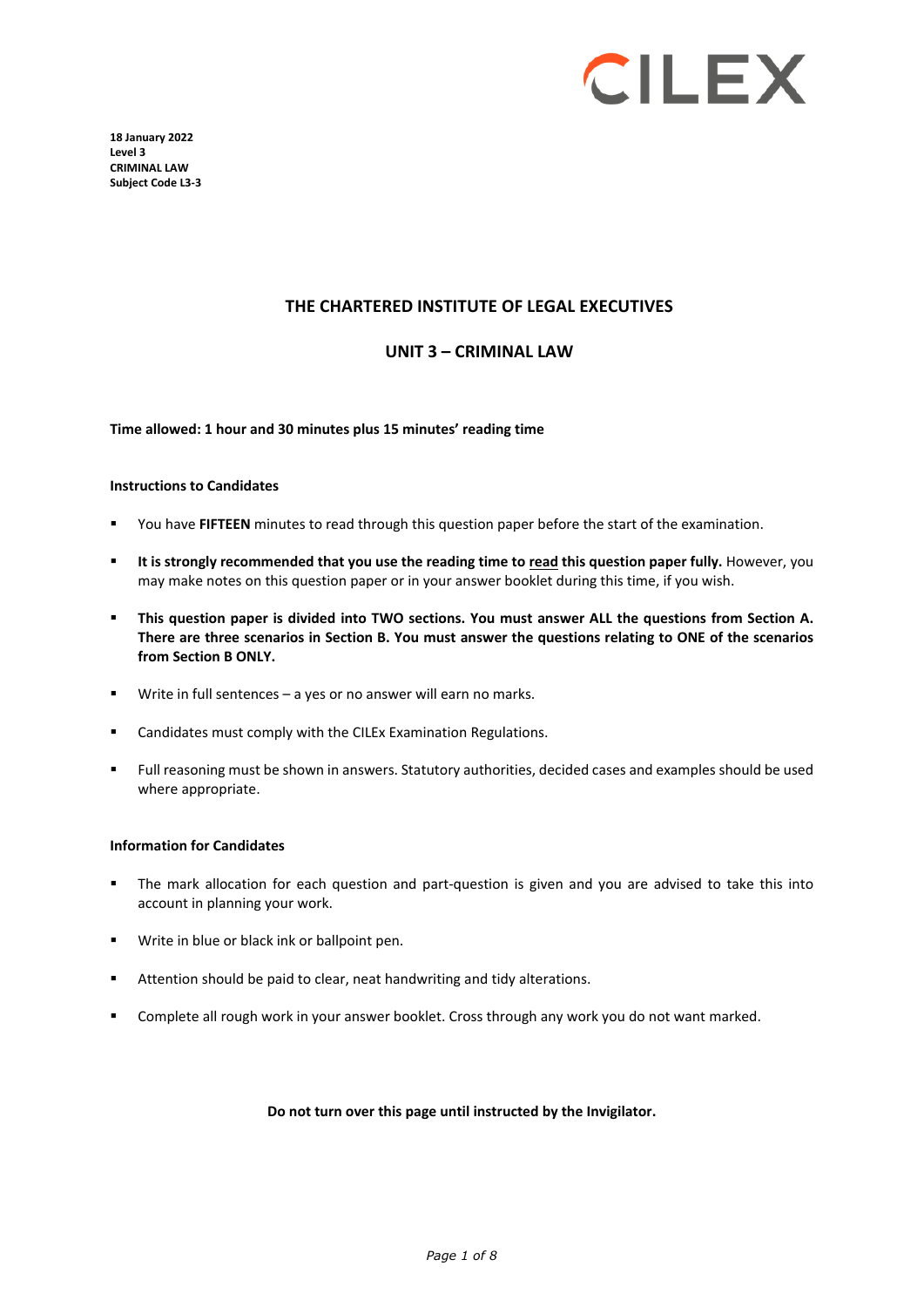# **SECTION A**

# **(Answer ALL questions in Section A)**

| 1.  | Define mens rea.                                                                                              | (2 marks) |
|-----|---------------------------------------------------------------------------------------------------------------|-----------|
| 2.  | Identify the two circumstances when an omission will result in criminal liability.                            |           |
|     |                                                                                                               | (2 marks) |
| 3.  | Explain the <i>mens rea</i> of aggravated criminal damage.                                                    | (4 marks) |
| 4.  | Explain the offence of arson.                                                                                 | (4 marks) |
| 5.  | Describe the elements of the partial defence of diminished responsibility.                                    |           |
|     |                                                                                                               | (3 marks) |
| 6.  | Define the term 'dishonesty' under the Theft Act 1968.                                                        | (3 marks) |
| 7.  | Define what is meant by 'strict liability'.                                                                   | (2 marks) |
| 8.  | Explain the <i>mens rea</i> of the offence of attempt.                                                        | (4 marks) |
| 9.  | Explain<br>which<br>involuntary<br>the<br>circumstances<br>intoxication<br>in<br>a defence.                   | be<br>can |
|     |                                                                                                               | (3 marks) |
| 10. | Identify the requirements of the defence of mistake, using a case or an example to<br>illustrate your answer. |           |
|     |                                                                                                               | (3 marks) |

*(Total Marks for Section A: 30 marks)*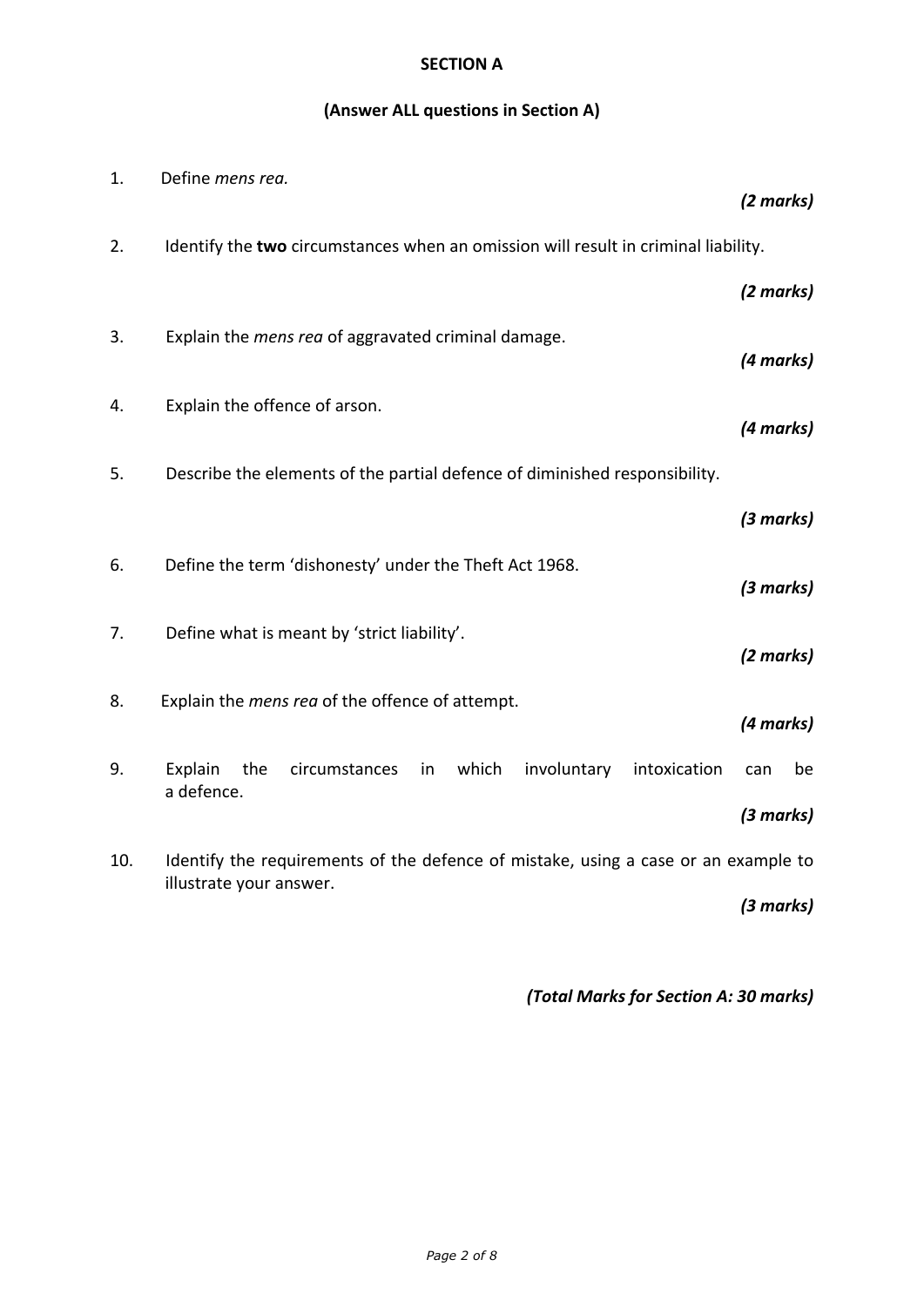### **SECTION B**

## **(There are three scenarios in Section B. Answer the questions relating to ONE of the scenarios ONLY)**

## **Scenario 1**

Adam, aged 15, was on his way to school one hot sunny morning. He passed a house where he saw a wooden garden fence that had caught fire. There was no one around and Adam saw that the fire was starting to spread rapidly towards a garden shed, which was situated next to the fence.

Adam decided that there was no time to raise the alarm. He kicked down the part of the fence that had not yet caught fire, in order to prevent the fire from spreading to the shed.

Jared, the owner of the fence, heard the commotion and came out of his house into the garden. Thinking that Adam had caused the fire, Jared walked towards Adam, shouting at him as he did so. As Jared got closer, Adam thought he was about to be attacked, so he punched Jared in the stomach and ran off.

Adam arrived at school shortly afterwards. While walking along the corridor to the classroom, he realised that he had forgotten his lunch. He did not have time to go back home to get it. He knew that a classmate, Becky, normally left her sandwiches in her tray on top of her locker in the corridor. As he knew she would not consent, he decided to take them without telling her. Adam went to Becky's locker, reached up to the tray, took her sandwiches and put them in his pocket. He was about to walk off, when he saw Becky at the far end of the corridor coming towards him. Adam quickly put the sandwiches back in the tray on top of the locker.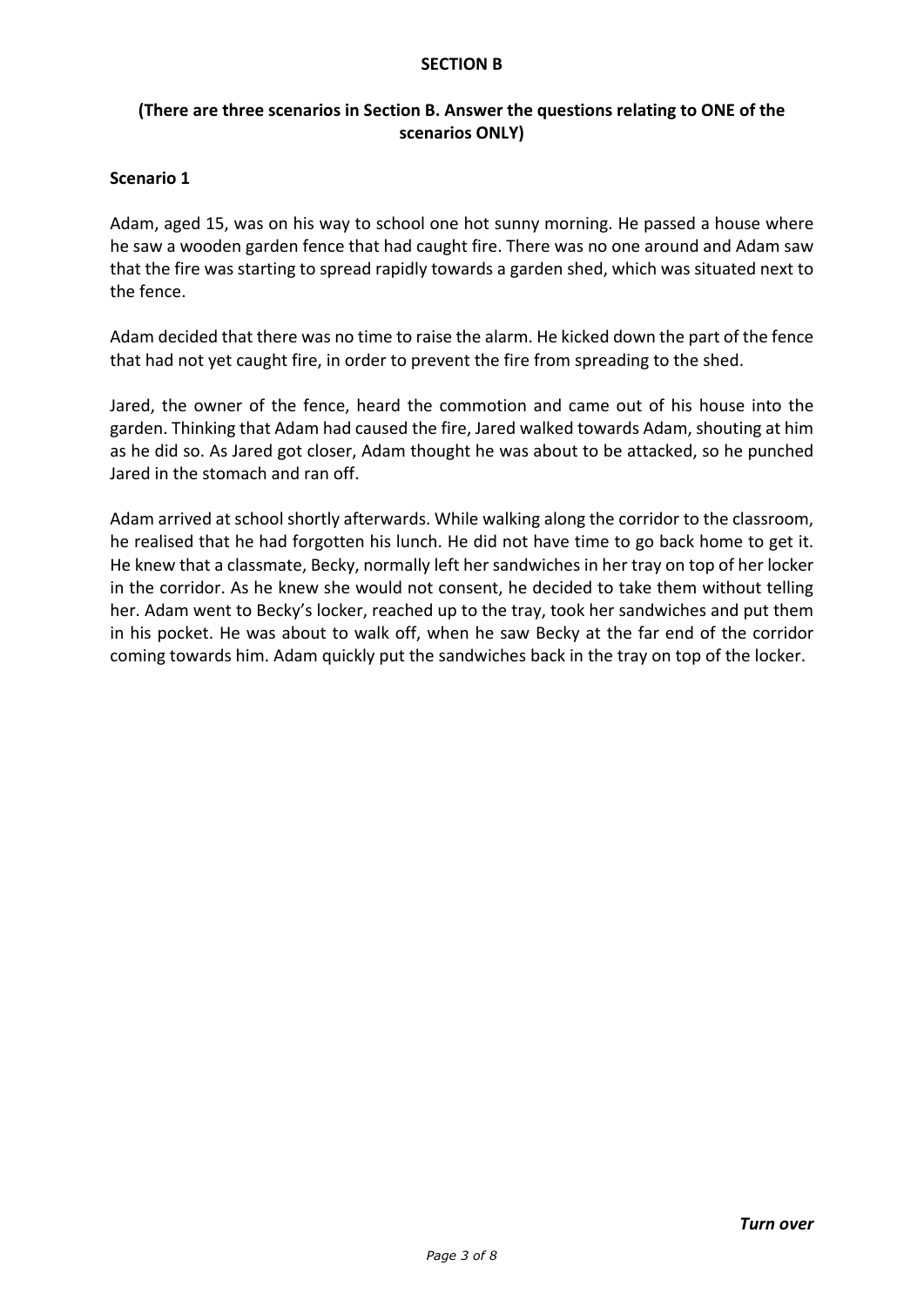## **Scenario 1 Questions**

- 1. In relation to Adam kicking down the fence:
	- (a) identify the offence and the elements of the offence which may have been committed;

*(5 marks)*

(b) explain how the elements of the offence apply to Adam;

*(4 marks)*

(c) explain the defence which Adam could raise and whether it would be successful.

> *(6 marks) (Total: 15 marks)*

- 2. In relation to Adam punching Jared:
	- (a) identify and explain the elements of the defence which Adam may have;

*(8 marks)*

(b) explain how the elements of the defence apply to Adam.

*(6 marks) (Total: 14 marks)*

- 3. In relation to the sandwiches:
	- (a) identify the offence and the elements of the offence which Adam may have committed;

*(5 marks)*

(b) explain how the elements of the offence apply to Adam.

 *(6 marks) (Total: 11 marks)*

*(Total Marks for Scenario 1: 40 marks)*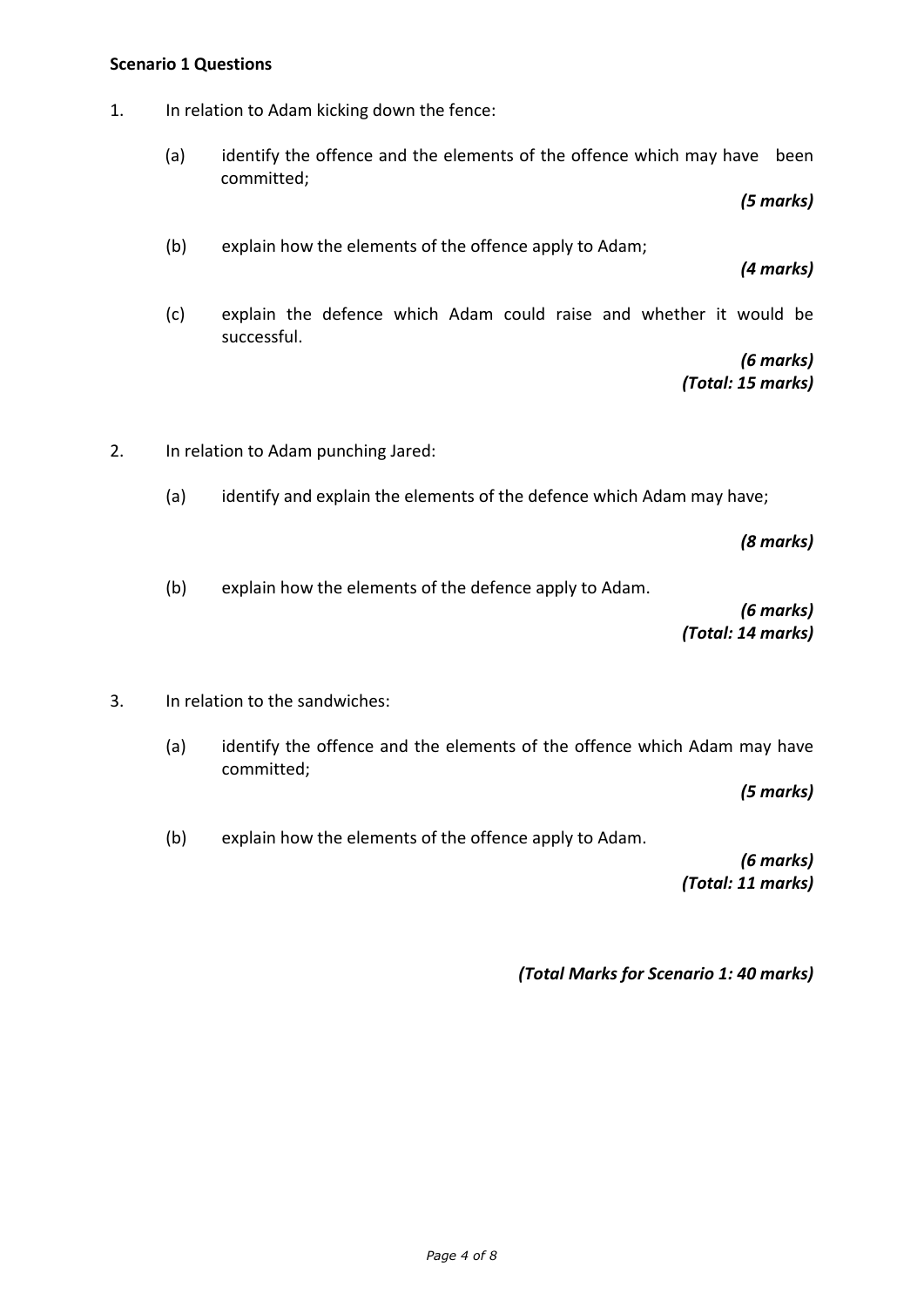## **Scenario 2**

Dave has two sons, Henry (aged 8) and Joel (aged 15). Dave began beating Henry when Henry was very young. He would regularly beat Henry severely in front of Joel. The beatings resulted in Henry having to be admitted to hospital on several occasions.

Joel often tried to protect his younger brother, but this did not prevent Dave from regularly beating Henry. As a result, Joel became increasingly anxious. One day, fearing that Dave was going to beat Henry, Joel decided that Dave should never be able to do so again.

Joel went to the local hardware store and bought a large sachet of liquid rat poison. The next day, Dave prepared some soup and put it in his flask, ready to take to work. When Dave was out of the room, Joel opened the flask and poured the full contents of the sachet into the soup. He stirred it thoroughly so it mixed well, then placed the cap back on the flask. Dave then took the flask to work.

Dave drank the soup that afternoon at work, and soon became very ill. Dave's work colleagues called an ambulance and he was subsequently rushed to hospital.

At the hospital, the emergency doctor, Dr Smith, was very busy and did not give any thought to the possibility that Dave might have been poisoned, so she did not conduct any tests to find out the cause of his illness. Later that day, the doctor decided to monitor Dave's condition, to see if it was improving. However, Dave's health slowly became worse, and he died two days later due to the poisoning.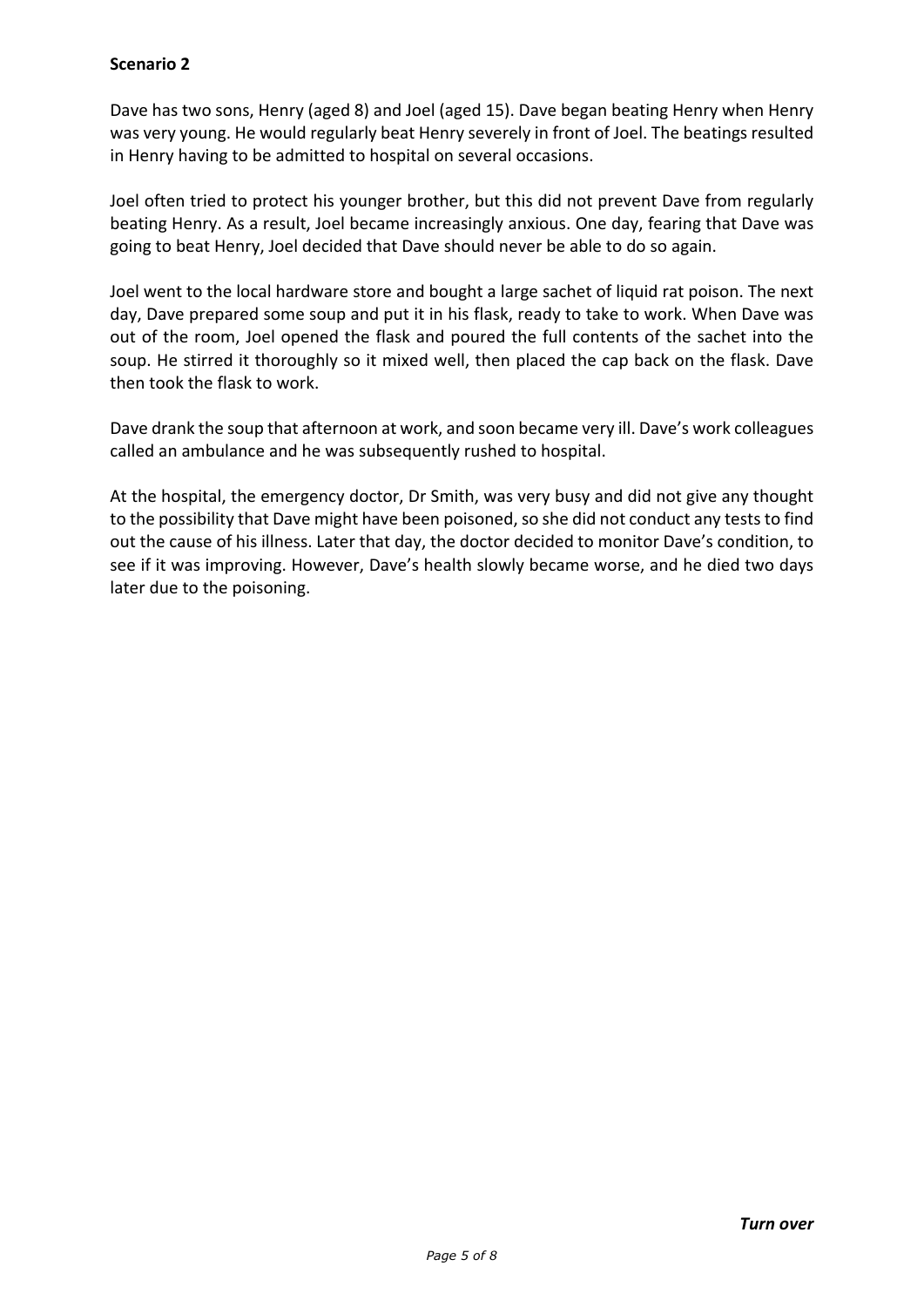## **Scenario 2 Questions**

1. (a) Identify the offence and the elements of the offence which Joel may have committed. *(7 marks)* (b) Explain how the elements of the offence apply to Joel. *(5 marks)* (c) Explain whether Joel has caused Dave's death. *(8 marks) (Total: 20 marks)* 2. (a) Identify and explain which partial defence Joel may be able to rely on. *(8 marks)* (b) Explain whether this partial defence is likely to be successful in Joel's case.

> *(6 marks) (Total: 14 marks)*

Assume, for the purposes of the following question, that Dave did not drink the soup but gave it to a work colleague, who drank it and subsequently died from poisoning.

3. (a) Explain the legal principle which might operate in relation to the death of the work colleague.

*(3 marks)*

(b) Explain how the principle may apply to Joel for the death of Dave's work colleague.

> *(3 marks) (Total: 6 marks)*

*(Total Marks for Scenario 2: 40 marks)*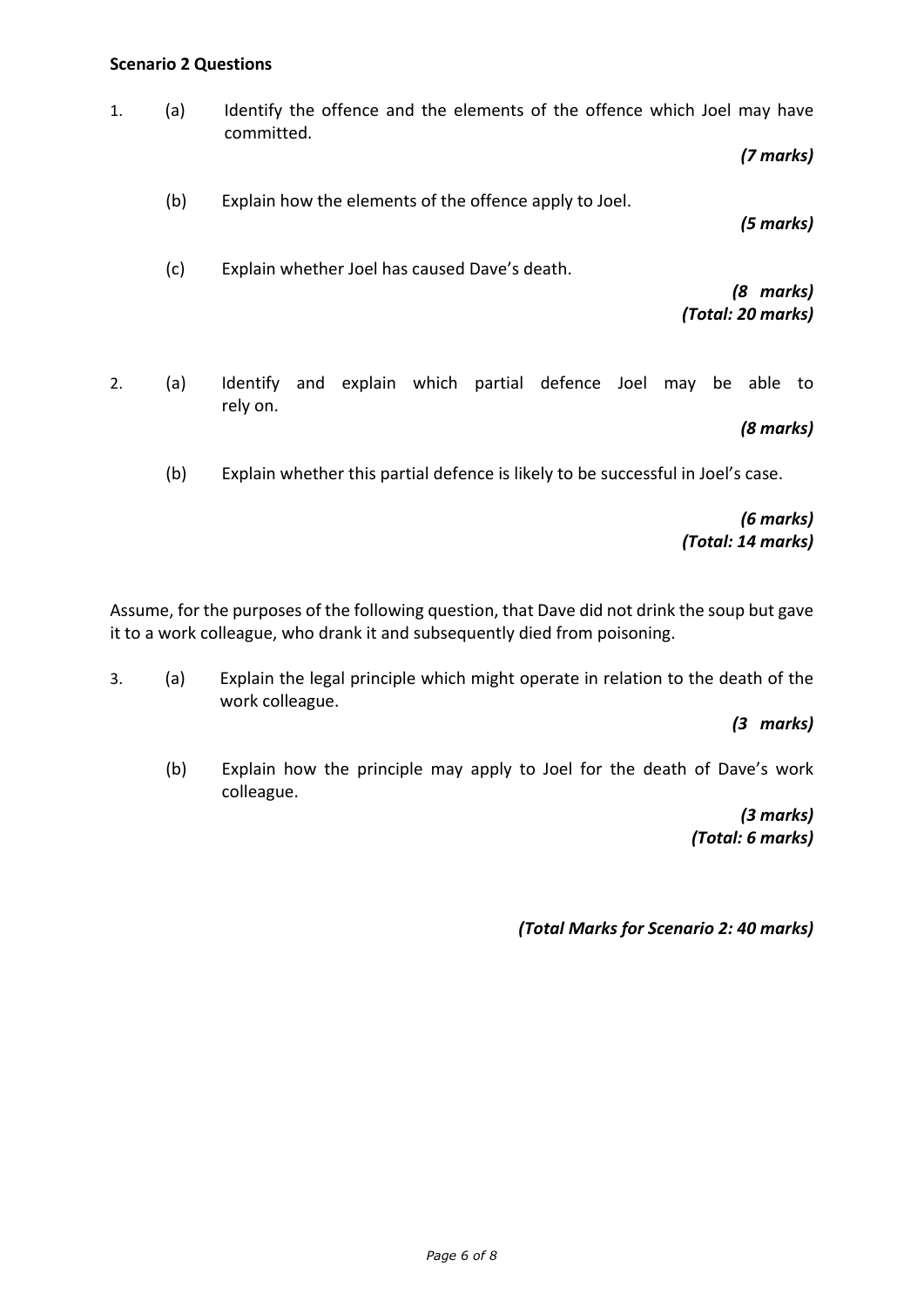## **Scenario 3**

Sonia and Mikhail were out for a stroll one day, walking by the local river. While standing at the water's edge, they began arguing about money and Sonia, in frustration, punched Mikhail on the shoulder. He then lost his balance on the muddy riverbank, and fell into the river. Although he was a good swimmer, the current was fast and Mikhail ended up being swept downstream.

Sonia ran downstream to see if she could get some help. Mikhail desperately tried to swim to the riverbank, but could not reach it. Sonia then lost sight of him, and after desperately searching for him, found him unconscious by the riverbank.

Sonia called for an ambulance, which arrived shortly afterwards and took both of them to the nearest hospital. Mikhail had swallowed a lot of water and his state of unconsciousness had caused brain damage. As a result, Mikhail stopped breathing and died. Dr Jones, the anaesthetist, certified the death at the hospital.

Later that day, while he was still on duty, Dr Jones was called, at short notice, to be the anaesthetist in an operation for Patrick, another patient. During the operation, Dr Jones failed to realise that the tube connecting the oxygen supply to Patrick had become detached. As a result of this, Patrick was starved of oxygen and died during the operation.

Meanwhile, Sonia returned home and began drinking heavily. After consuming two bottles of wine, she decided to go to the local off-licence to get another bottle. Once in the off-licence, Sonia realised that she had forgotten her purse and had no money, but she decided to take a bottle of wine anyway. Sonia took a bottle of wine from the display cabinet, hid it under her coat, and left without paying.